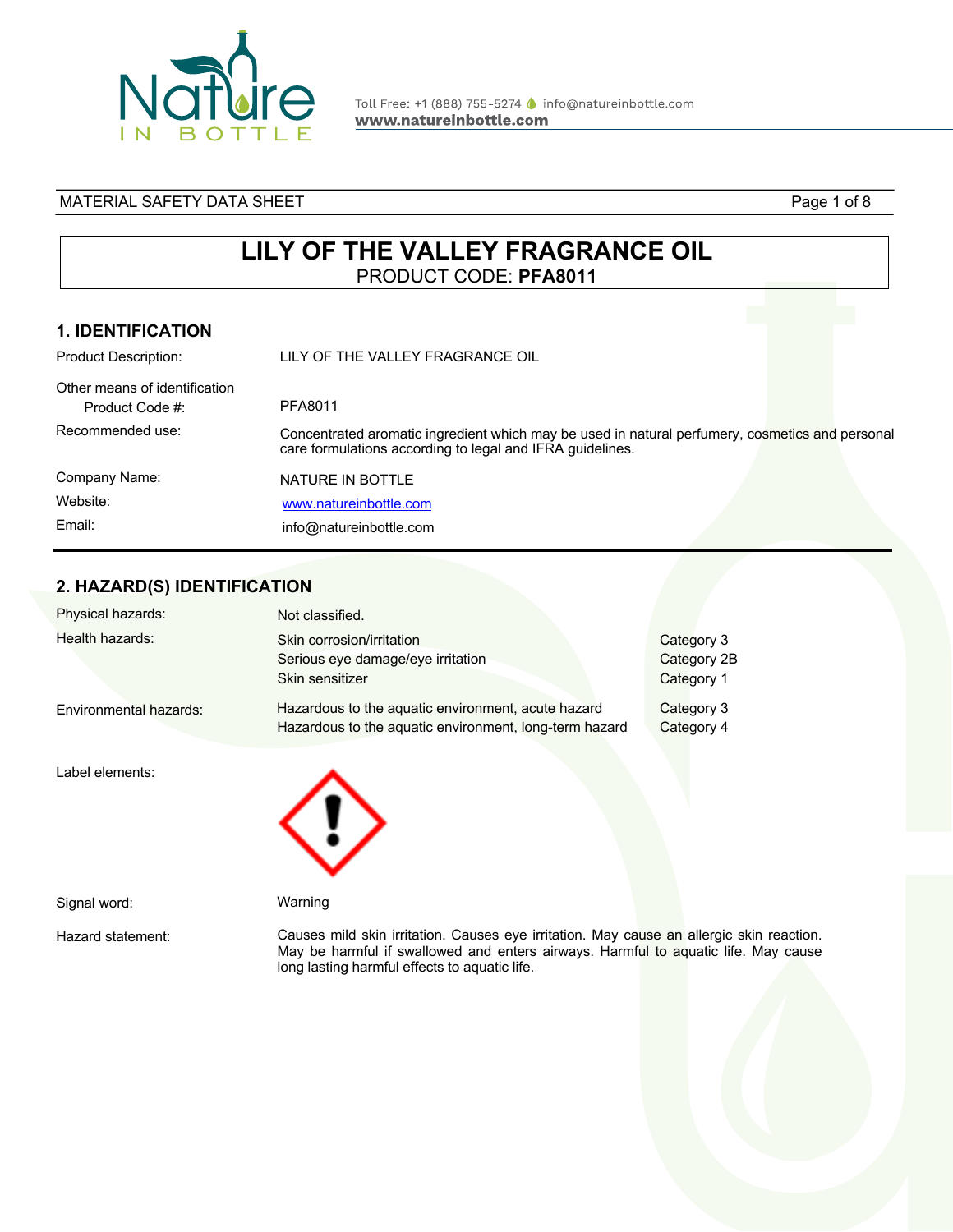

Precautionary statement:

Page 2 of 8

### Prevention Response Storage Disposal Hazard(s) not otherwise classified (HNOC): **Supplemental** information: P201 Obtain special instructions before use. P202 Do not handle until all safety precautions have been read and understood. P210 Keep away from heat, hot surfaces, sparks, open flames and other ignition sources. No smoking. P264 Wash thoroughly after handling. P280 Wear protective gloves/protective clothing/eye protection/face protection. P302 + P352 IF ON SKIN: Wash with plenty of water. P305 + P351 + P338 IF IN EYES: Rinse cautiously with water for several minutes. Remove contact lenses, if present and easy to do. Continue rinsing. P333 + P313 If skin irritation or rash occurs: Get medical advice/attention. P337 + P313 If eye irritation persists: Get medical advice/attention. P370 + P378 In case of fire: Use appropriate media to extinguish. P403 Store in a well-ventilated place. P501 Dispose of contents/container in accordance with local/regional/national/ international regulations. None known. 100% of the substance consists of component(s) of unknown acute dermal toxicity. 100% of the substance consists of component(s) of unknown acute inhalation toxicity. 100% of the substance consists of component(s) of unknown acute hazards to the aquatic environment. 100% of the substance consists of component(s) of unknown long-term hazards to the aquatic environment.

## **3. COMPOSITION/INFORMATION ON INGREDIENTS**

Trade Secret Declaration:

The specific chemical identities of the ingredients are withheld to be Trade Secrets in accordance with the provisions of 1910.1200 - Hazard communication of Title 29 of the U.S. Code of Federal Regulations. Additional information will be made available upon request from authorised medical professionals through normal legal channels.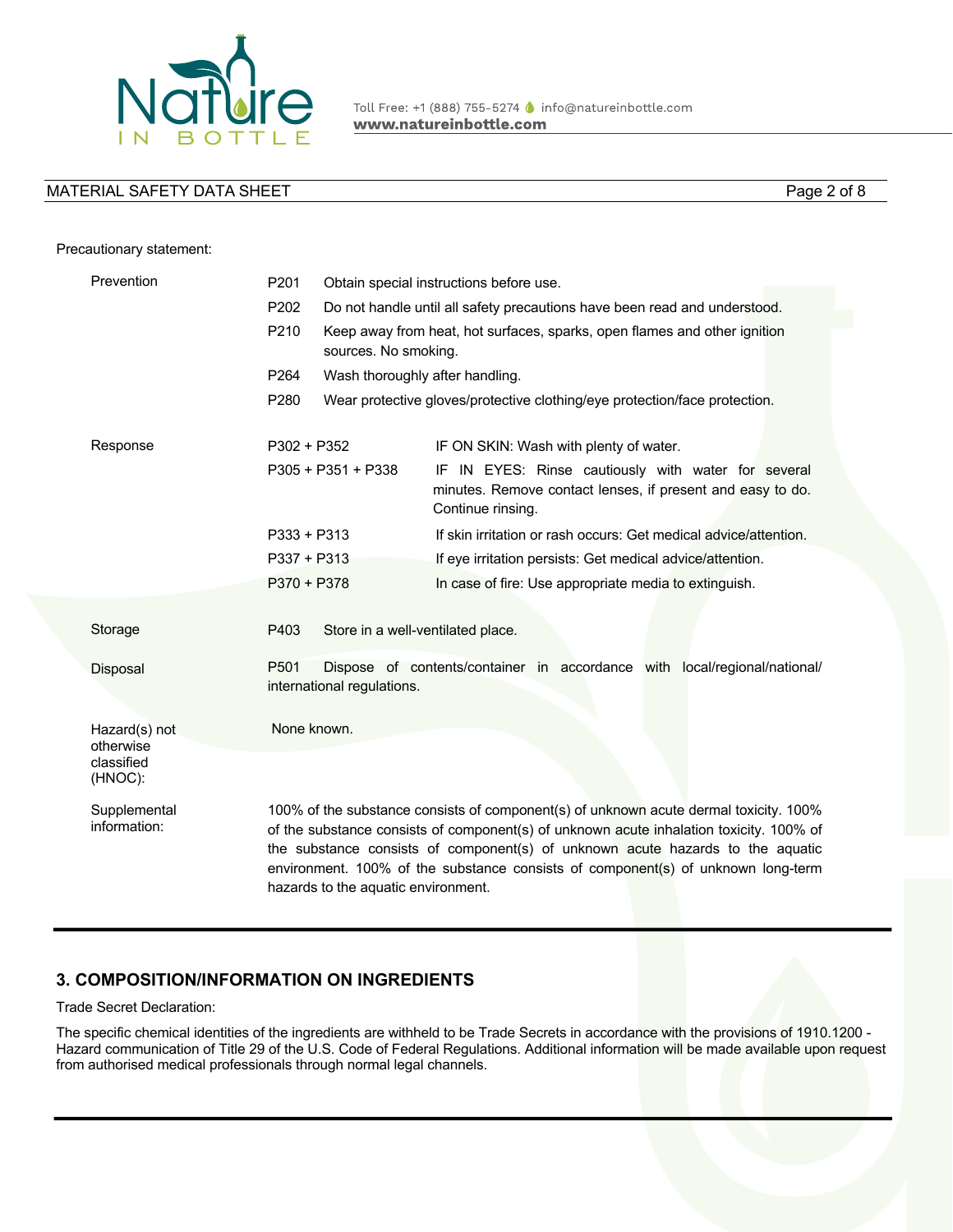

Toll Free: +1 (888) 755-5274 | info@natureinbottle.com www.natureinbottle.com

# MATERIAL SAFETY DATA SHEET **Page 3 of 8** Page 3 of 8

**4. FIRST-AID MEASURES**

| Inhalation                                                                   | If breathing is difficult, remove to fresh air and keep at rest in a position comfortable for breathing.<br>For breathing difficulties, oxygen may be necessary. Call a physician if symptoms develop or<br>persist.                                        |
|------------------------------------------------------------------------------|-------------------------------------------------------------------------------------------------------------------------------------------------------------------------------------------------------------------------------------------------------------|
| Skin contact                                                                 | Take off immediately all contaminated clothing. Get medical attention if irritation develops and<br>persists. Wash skin thoroughly with soap and water for several minutes.                                                                                 |
| Eye contact                                                                  | Remove contact lenses, if present and easy to do. Get medical attention if irritation develops and<br>persists. Promptly wash eyes with plenty of water while lifting the eye lids.                                                                         |
| Ingestion                                                                    | Call a physician or poison control center immediately. If swallowed, rinse mouth with water (only if<br>the person is conscious). Do not induce vomiting. If vomiting occurs, the head should be kept low<br>so that stomach vomit doesn't enter the lungs. |
| Most important<br>symptoms/effects, acute and<br>delayed                     | Direct contact with eyes may cause temporary irritation.                                                                                                                                                                                                    |
| Indication of immediate medical<br>attention and special treatment<br>needed | Not available.                                                                                                                                                                                                                                              |
| General information                                                          | Ensure that medical personnel are aware of the material(s) involved, and take precautions to<br>protect themselves. Show this safety data sheet to the doctor in attendance.                                                                                |

## **5. FIRE-FIGHTING MEASURES**

| Suitable extinguishing media:                                        | Water spray, fog, CO2, dry chemical, or alcohol resistant foam.                                                                                                                                                                                                                                                                                                                                 |
|----------------------------------------------------------------------|-------------------------------------------------------------------------------------------------------------------------------------------------------------------------------------------------------------------------------------------------------------------------------------------------------------------------------------------------------------------------------------------------|
| Unsuitable extinguishing media:                                      | Do not use a solid water stream as it may scatter and spread fire.                                                                                                                                                                                                                                                                                                                              |
| Specific hazards arising from<br>the chemical:                       | Fire may produce irritating, corrosive and/or toxic gases.                                                                                                                                                                                                                                                                                                                                      |
| Special protective equipment<br>and precautions for<br>firefighters: | Firefighters must use standard protective equipment including flame retardant coat, helmet with<br>face shield, gloves, rubber boots, and in enclosed spaces, SCBA. Structural firefighters protective<br>clothing will only provide limited protection. Wear self-contained breathing apparatus with a full<br>facepiece operated in the positive pressure demand mode when fighting fires.    |
| Fire fighting<br>equipment/instructions:                             | In case of fire and/or explosion do not breathe fumes. Use standard firefighting procedures and<br>consider the hazards of other involved materials. Move containers from fire area if you can do so<br>without risk. Water runoff can cause environmental damage. Ventilate closed spaces before<br>entering them. Keep run-off water out of sewers and water sources. Dike for water control. |
| Specific methods:                                                    | Use water spray to cool unopened containers.                                                                                                                                                                                                                                                                                                                                                    |
| General fire hazards:                                                | Static charges generated by emptying package in or near flammable vapor may cause flash fire.                                                                                                                                                                                                                                                                                                   |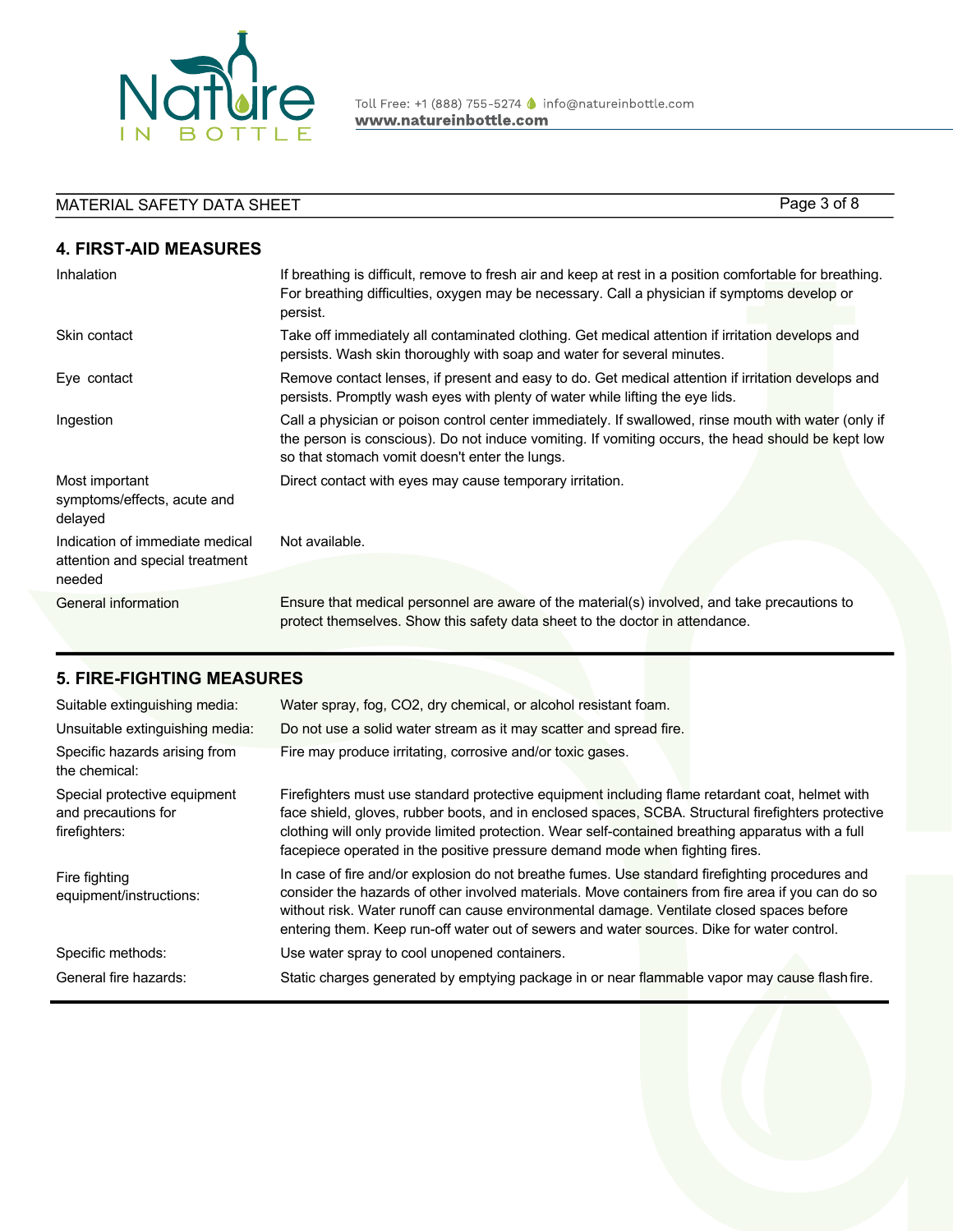

Toll Free: +1 (888) 755-5274 ● info@natureinbottle.com www.natureinbottle.com

# MATERIAL SAFETY DATA SHEET Page 4 of 8

## **6. ACCIDENTAL RELEASE MEASURES**

| Personal precautions, protective<br>equipment and emergency<br>procedures: | Eliminate all sources of ignition. Avoid contact with skin or inhalation of spillage, dust or vapor.<br>Keep unnecessary personnel away. Do not touch damaged containers or spilled material unless<br>wearing appropriate protective clothing. Ventilate closed spaces before entering them. |
|----------------------------------------------------------------------------|-----------------------------------------------------------------------------------------------------------------------------------------------------------------------------------------------------------------------------------------------------------------------------------------------|
| Methods and materials for<br>containment and cleaning up:                  | Collect and dispose of spillage as indicated in section 13 of the SDS.                                                                                                                                                                                                                        |
|                                                                            | Absorb with inert absorbent such as dry clay, sand or diatomaceous earth, commercial sorbents,<br>or recover using pumps.                                                                                                                                                                     |
|                                                                            | The product is immiscible with water and will spread on the water surface.                                                                                                                                                                                                                    |
|                                                                            | Stop the flow of material, if this is without risk. Dike the spilled material, where this is possible.                                                                                                                                                                                        |
|                                                                            | Never return spills in original containers for re-use. This material and its container must be<br>disposed of as hazardous waste. Eliminate all ignition sources (no smoking, flares, sparks or<br>flames in immediate area). Prevent product from entering drains.                           |
|                                                                            | Large Spills: Stop the flow of material, if this is without risk. Dike the spilled material, where this is<br>possible. Cover with plastic sheet to prevent spreading. Absorb in vermiculite, dry sand or earth<br>and place into containers.                                                 |
|                                                                            | Small Spills: Wipe up with absorbent material (e.g. cloth, fleece). Clean surface thoroughly to<br>remove residual contamination.                                                                                                                                                             |
| Environmental precautions:                                                 | Retain and dispose of contaminated wash water. Avoid release to the environment. Contact local<br>authorities in case of spillage to drain/aquatic environment. Prevent further leakage or spillage if<br>safe to do so. Do not contaminate water.                                            |
|                                                                            |                                                                                                                                                                                                                                                                                               |

### **7. HANDLING AND STORAGE**

| Precautions for safe handling:                                   | Do not handle or store near an open flame, heat or other sources of ignition. Take precautionary<br>measures against static discharges. All equipment used when handling the product must be |
|------------------------------------------------------------------|----------------------------------------------------------------------------------------------------------------------------------------------------------------------------------------------|
|                                                                  | grounded. Avoid breathing vapor. Avoid contact with eyes, skin, and clothing. Avoid prolonged<br>exposure. Wash thoroughly after handling.                                                   |
| Conditions for safe storage,<br>including any incompatibilities: | Keep container closed. Handle containers with care. Open slowly in order to control possible<br>pressure release. Store in a cool, well-ventilated area.                                     |

# **8. EXPOSURE CONTROLS/PERSONAL PROTECTION**

| Occupational exposure limits:     | This substance has no PEL, TLV, or other recommended exposure limit.                          |
|-----------------------------------|-----------------------------------------------------------------------------------------------|
| Biological limit values:          | No biological exposure limits noted for the ingredient(s).                                    |
| Appropriate engineering controls: | Use explosion-proof ventilation equipment to stay below exposure limits. Adequate ventilation |
|                                   | should be provided so that exposure limits are not exceeded.                                  |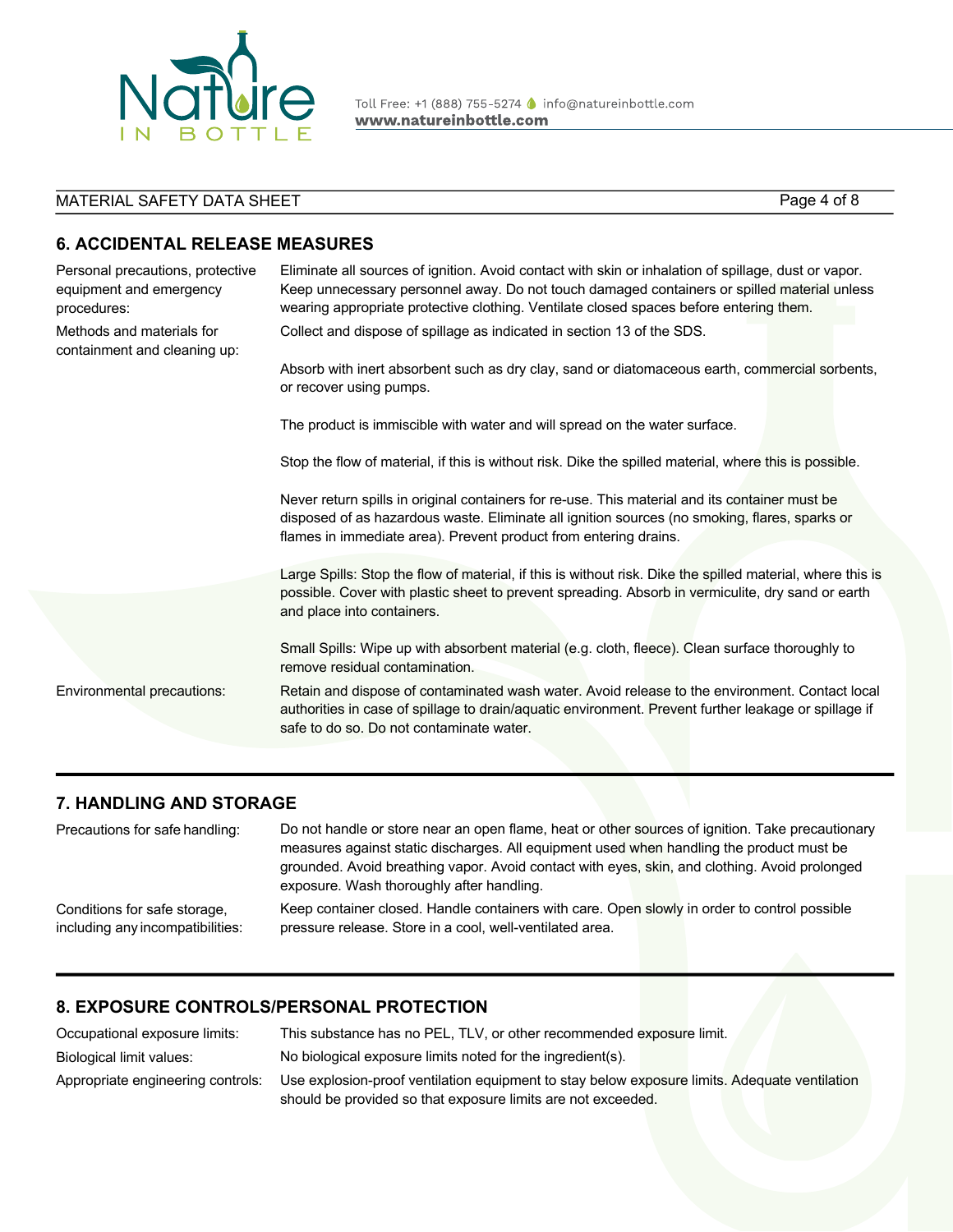

Toll Free: +1 (888) 755-5274 | info@natureinbottle.com www.natureinbottle.com

# MATERIAL SAFETY DATA SHEET Page 5 of 8

Individual protection measures, such as personal protective equipment

| Eye/face protection:                | Wear safety glasses with side shields (or goggles).                                                                                                                                                                         |
|-------------------------------------|-----------------------------------------------------------------------------------------------------------------------------------------------------------------------------------------------------------------------------|
| Skin protection<br>Hand protection: | Chemical resistant gloves.                                                                                                                                                                                                  |
| Other:                              | Wear suitable protective clothing.                                                                                                                                                                                          |
| Respiratory protection:             | Respiratory protection not required. If ventilation is insufficient, suitable respiratory protection must<br>be provided.                                                                                                   |
| Thermal hazards:                    | Wear appropriate thermal protective clothing, when necessary.                                                                                                                                                               |
| General hygiene considerations:     | Always observe good personal hygiene measures, such as washing after handling the material<br>and before eating, drinking, and/or smoking. Routinely wash work clothing and protective<br>equipment to remove contaminants. |

# **9. PHYSICAL AND CHEMICAL PROPERTIES**

| Appearance:                                 | Not available.  |
|---------------------------------------------|-----------------|
| Odor:                                       | Not available.  |
| pH:                                         | Not available.  |
| Melting point/freezing point:               | Not available.  |
| Initial boiling point and boiling<br>range: | Not available.  |
| Flash point:                                | Not available.  |
| Evaporation rate:                           | Not available.  |
| Flammability (solid, gas):                  | Not applicable. |
| Vapor pressure:                             | Not available.  |
| Refractive Index:                           | Not available.  |
| Relative density:                           | Not available.  |
| Solubility in water:                        | Insoluble.      |
| Auto-ignition temperature:                  | Not available.  |
| Decomposition temperature:                  | Not available.  |
| Viscosity:                                  | Not available   |

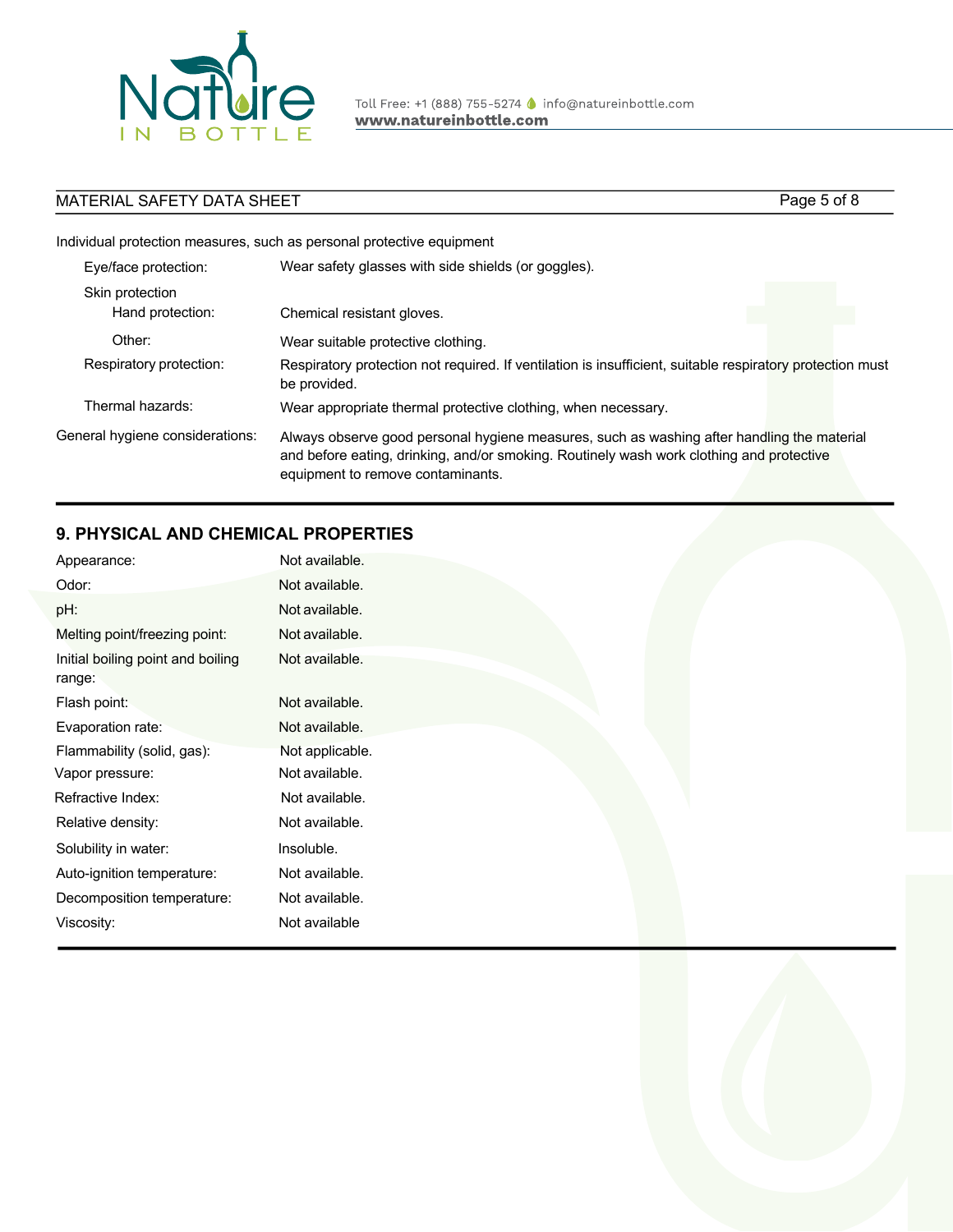

Toll Free: +1 (888) 755-5274 ● info@natureinbottle.com www.natureinbottle.com

# MATERIAL SAFETY DATA SHEET PAGE 1 2007 1 2008 1 2009 1 2009 1 2009 1 2009 1 2009 1 2009 1 2009 1 2009 1 2009 1 2009 1 2009 1 2009 1 2009 1 2009 1 2009 1 2009 1 2009 1 2009 1 2009 1 2009 1 2009 1 2009 1 2009 1 2009 1 2009 1

## **10. STABILITY AND REACTIVITY**

| Reactivity:                            | The product is stable and non-reactive under normal conditions of use, storage and transport. |
|----------------------------------------|-----------------------------------------------------------------------------------------------|
| Chemical stability:                    | Material is stable under normal conditions.                                                   |
| Possibility of hazardous<br>reactions: | No dangerous reaction known under conditions of normal use.                                   |
| Conditions to avoid:                   | Avoid temperatures exceeding the flash point. Contact with incompatible materials.            |
| Incompatible materials:                | Strong oxidizing agents.                                                                      |
| Hazardous decomposition<br>products:   | No hazardous decomposition products if stored and handled as indicated.                       |

## **11. TOXICOLOGICAL INFORMATION**

#### **Information on likely routes of exposure**

| Inhalation:                                      | Knowledge about health hazard is incomplete.             |
|--------------------------------------------------|----------------------------------------------------------|
| Skin contact:                                    | Knowledge about health hazard is incomplete.             |
| Eye contact:                                     | Knowledge about health hazard is incomplete.             |
| Ingestion:                                       | Expected to be a low ingestion hazard.                   |
| Symptoms related to the<br>physical abomical and | Direct contact with eyes may cause temporary irritation. |

physical, chemical and toxicological characteristics:

#### **Information on toxicological effects**

| Acute toxicity:                                         | Not available.                                                              |
|---------------------------------------------------------|-----------------------------------------------------------------------------|
| Skin corrosion/irritation:                              | Due to partial or complete lack of data the classification is not possible. |
| Serious eye damage/eye<br>irritation:                   | Due to partial or complete lack of data the classification is not possible. |
| Respiratory or skin sensitization                       |                                                                             |
| Respiratory sensitization:                              | Due to partial or complete lack of data the classification is not possible. |
| Skin sensitization:                                     | Due to partial or complete lack of data the classification is not possible. |
| Germ cell mutagenicity:                                 | Due to partial or complete lack of data the classification is not possible. |
| Carcinogenicity:                                        | Due to partial or complete lack of data the classification is not possible. |
| IARC Monographs. Overall Evaluation of Carcinogenicity: |                                                                             |
| Not listed.                                             |                                                                             |

OSHA Specifically Regulated Substances (29 CFR1910.1001-1053): Not listed.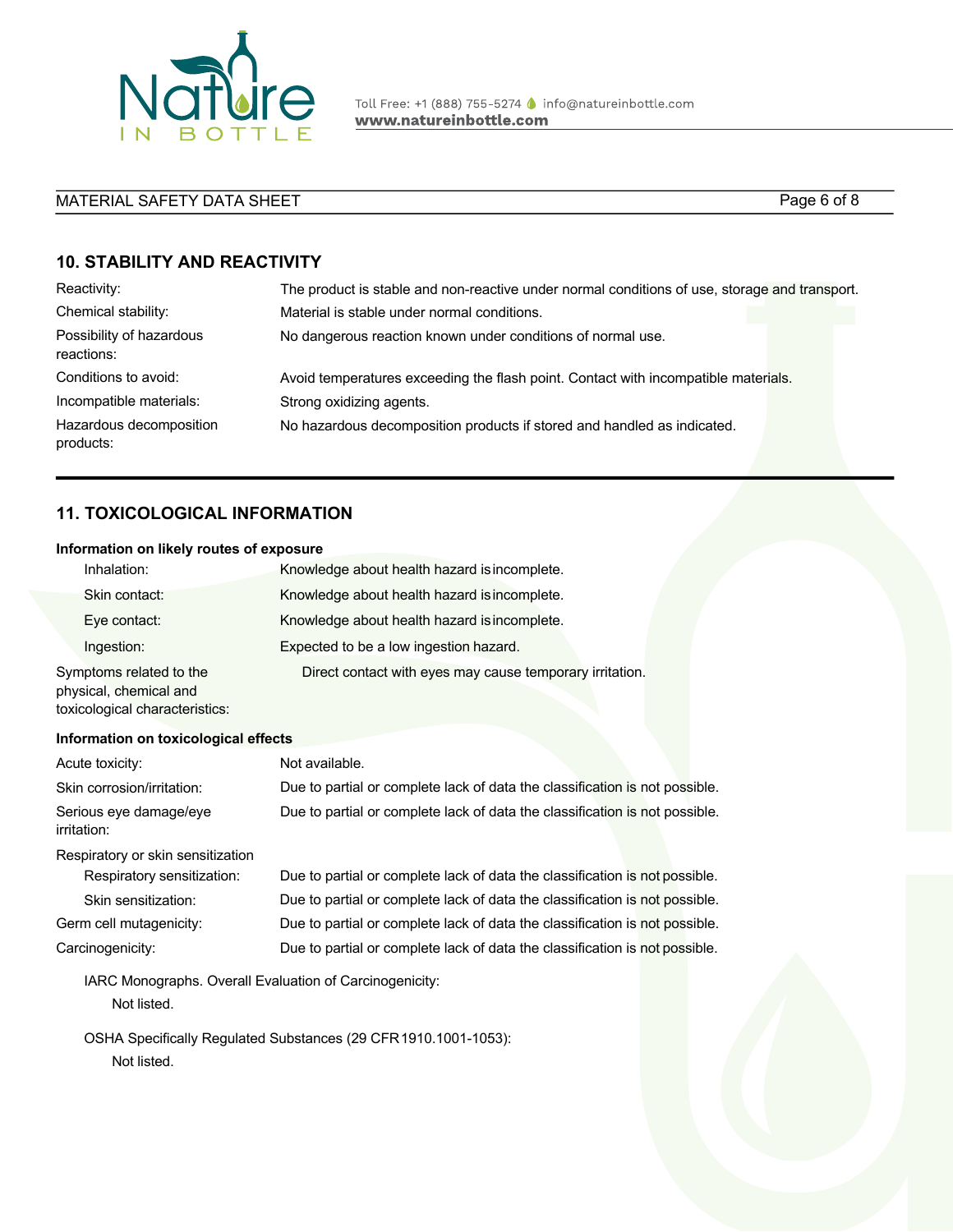

| <b>MATERIAL SAFETY DATA SHEET</b>                      |                                                                             | Page 7 of 8 |  |
|--------------------------------------------------------|-----------------------------------------------------------------------------|-------------|--|
| Not listed.                                            | US. National Toxicology Program (NTP) Report on Carcinogens:                |             |  |
| Reproductive toxicity:                                 | Due to partial or complete lack of data the classification is not possible. |             |  |
| Specific target organ toxicity -<br>single exposure:   | Due to partial or complete lack of data the classification is not possible. |             |  |
| Specific target organ toxicity -<br>repeated exposure: | Due to partial or complete lack of data the classification is not possible. |             |  |
| Aspiration hazard:                                     | Due to partial or complete lack of data the classification is not possible. |             |  |

## **12. ECOLOGICAL INFORMATION**

| Ecotoxicity:                   | The product is not classified as environmentally hazardous. However, this does not exclude the<br>possibility that large or frequent spills can have a harmful or damaging effect on the environment. |
|--------------------------------|-------------------------------------------------------------------------------------------------------------------------------------------------------------------------------------------------------|
| Persistence and degradability: | No data is available on the degradability of this substance.                                                                                                                                          |
| Bioaccumulative potential:     | No data available.                                                                                                                                                                                    |
| Mobility in soil:              | No data available.                                                                                                                                                                                    |
| Other adverse effects:         | No other adverse environmental effects (e.g. ozone depletion, photochemical ozone creation<br>potential, endocrine disruption, global warming potential) are expected from this component.            |

#### **13. DISPOSAL CONSIDERATIONS**

| Disposal instructions:                    | Do not discharge into drains, water courses or onto the ground. Do not allow this material to drain<br>into sewers/water supplies. Do not contaminate ponds, waterways or ditches with chemical or<br>used container. Dispose of contents/container in accordance with<br>local/regional/national/international regulations. |
|-------------------------------------------|------------------------------------------------------------------------------------------------------------------------------------------------------------------------------------------------------------------------------------------------------------------------------------------------------------------------------|
| Local disposal regulations:               | Dispose in accordance with all applicable regulations.                                                                                                                                                                                                                                                                       |
| Hazardous waste code:                     | Not established.                                                                                                                                                                                                                                                                                                             |
| Waste from residues / unused<br>products: | Empty containers or liners may retain some product residues. This material and its container must<br>be disposed of in a safe manner (see: Disposal instructions).                                                                                                                                                           |
| Contaminated packaging:                   | Since emptied containers may retain product residue, follow label warnings even after container is<br>emptied. Empty containers should be taken to an approved waste handling site for recycling or<br>disposal.                                                                                                             |

### **14. TRANSPORT INFORMATION**

| Transport | <b>Rule</b>     | <b>Hazard class</b> | <b>Packing group</b> | <b>UN</b> number |
|-----------|-----------------|---------------------|----------------------|------------------|
| Land      | RID/ADR         |                     |                      |                  |
| Maritime  | <b>IMDG</b>     | Not Regulated       | Not Regulated        | Not Regulated    |
| Air       | <b>IATA/DGR</b> |                     |                      |                  |